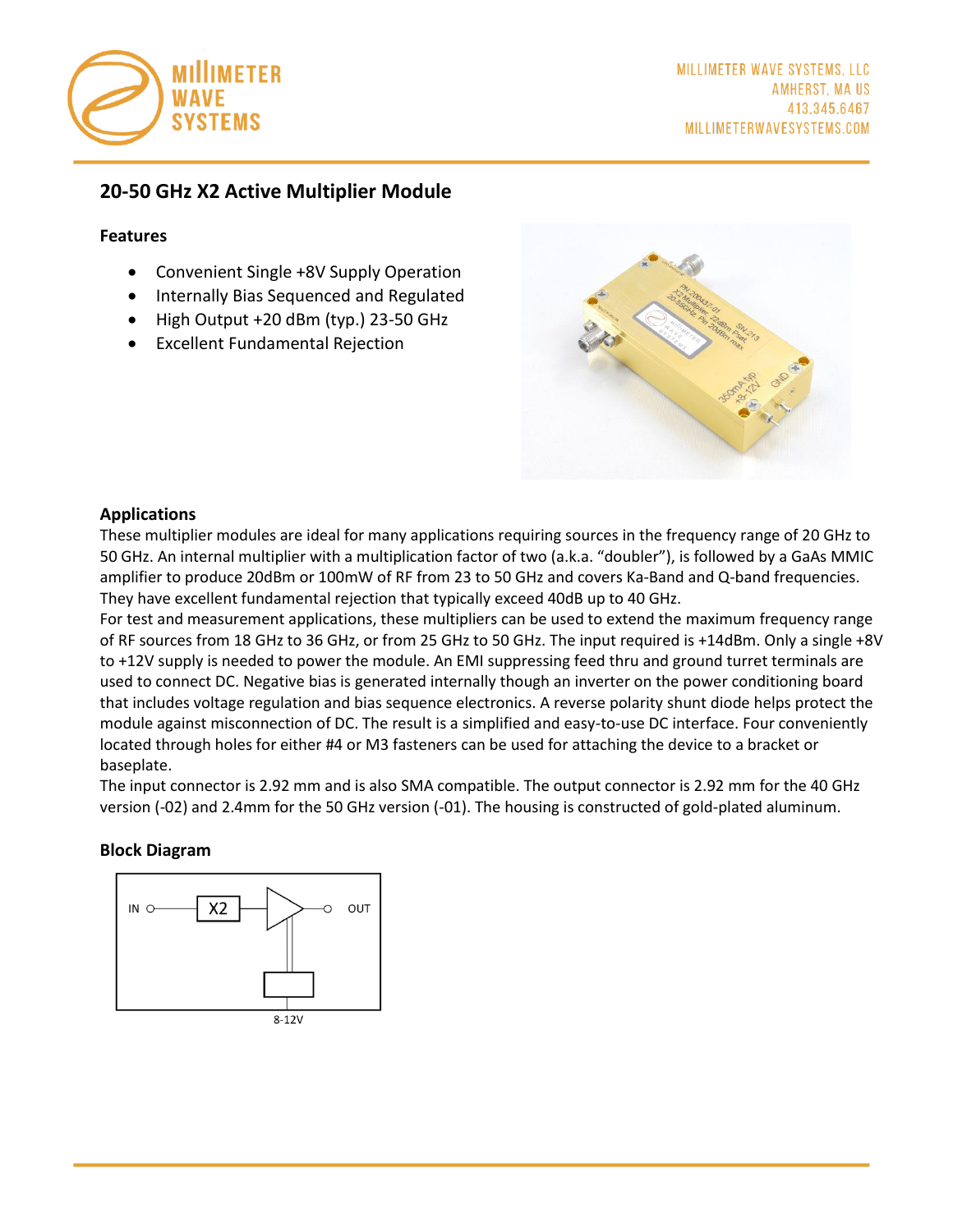

# **Specifications**

| Parameter                   | Specification               | <b>Notes</b>              |
|-----------------------------|-----------------------------|---------------------------|
| <b>Fout Frequency Range</b> | -01 version                 |                           |
|                             | 20 GHz to 50 GHz            |                           |
|                             | -02 version                 |                           |
|                             | 20 GHz to 40 GHz            |                           |
| Fin Frequency Range         | -01 version                 |                           |
|                             | 10 GHz to 25 GHz            |                           |
|                             | -02 version                 |                           |
|                             | 10 GHz to 20 GHz            |                           |
| X1 Harmonic                 | -45 dBc typ. Fout=20-40 GHz |                           |
|                             | -35 dBc typ. Fout=40-50 GHz |                           |
| DC Supply                   | 8 to 12 VDC @ 400 mA        | Current listed is maximum |
|                             |                             | under RF drive            |
| Pin                         | 14 dBm                      | Useable 10-14 dBm Pin     |
| Pout                        | 20 dBm typ., >23 GHz        |                           |
|                             | 23dBm max.                  |                           |
| <b>Output Connector</b>     | -01 version                 |                           |
|                             | 2.4mm (50 GHz)              |                           |
|                             | -02 version                 |                           |
|                             | 2.92mm (40 GHz)             |                           |
| Input Connector             | 2.92mm                      | SMA compatible            |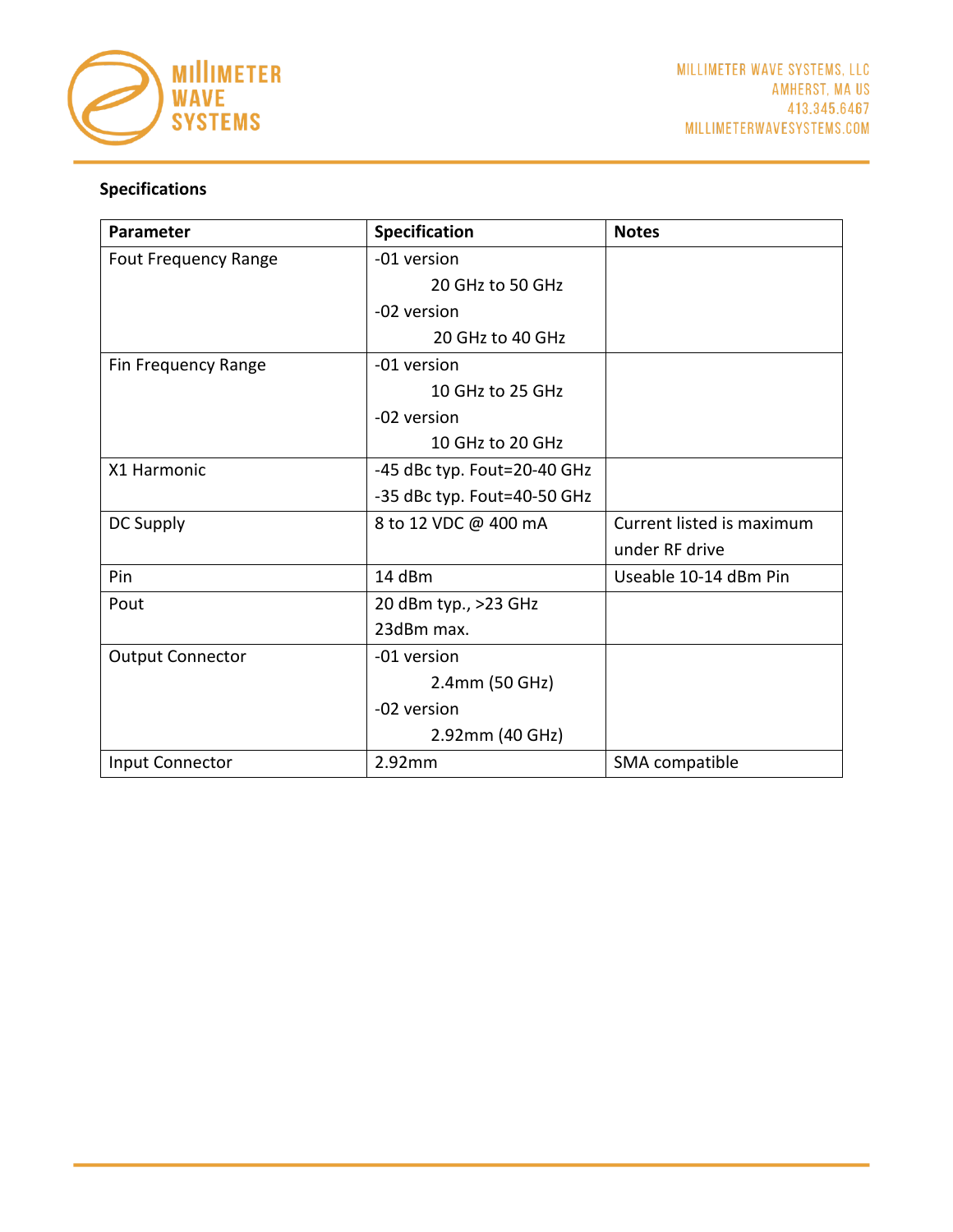

## **Measured Data**